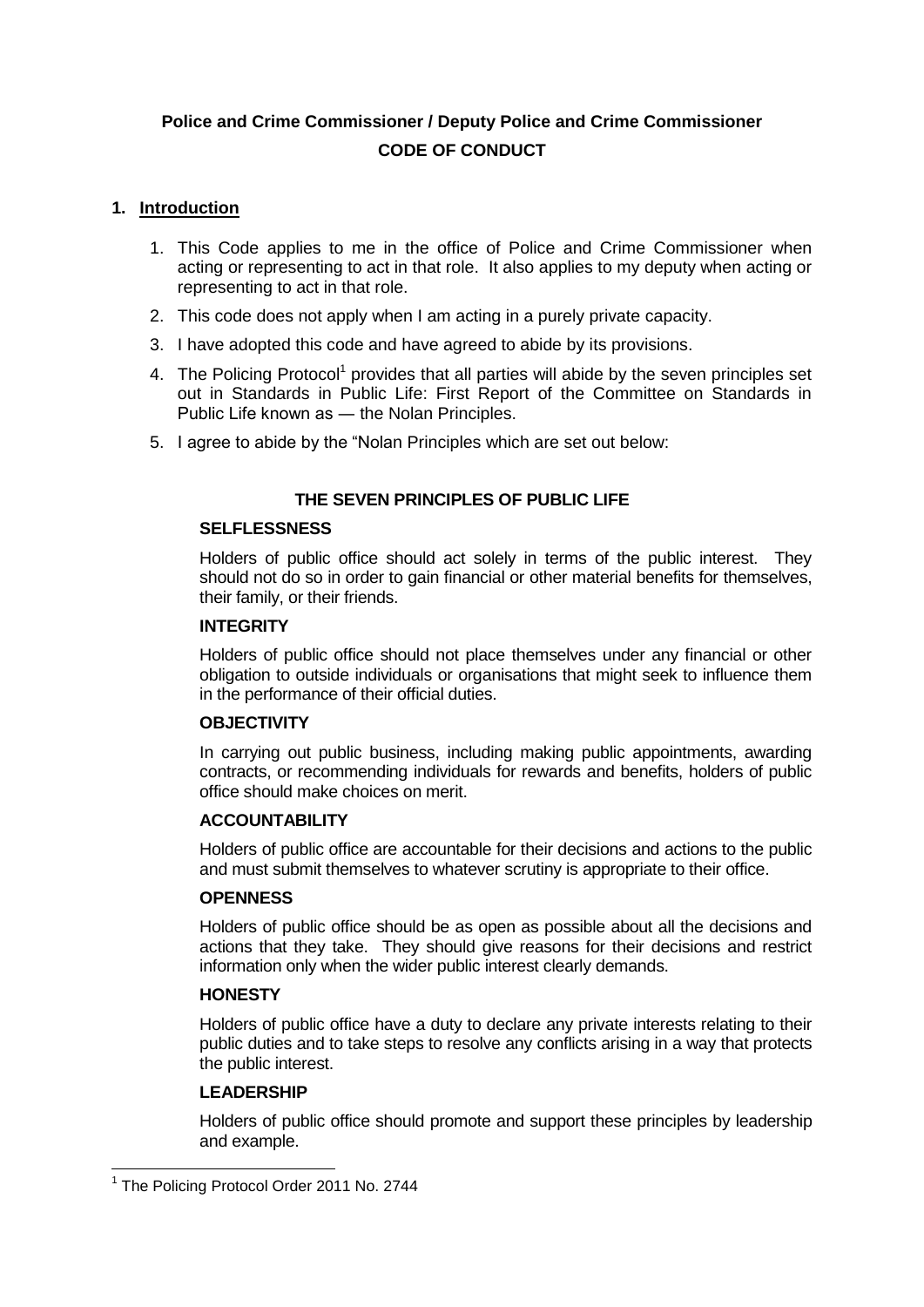## **2. General Obligations**

I agree:-

- 1(a) To treat others with dignity and respect.
- (b) Not to use bullying behaviour or harass any person.
- (c) Not to conduct myself in a manner which:-
	- (i) is contrary to the policing protocol.

and/or

(ii) could reasonably be regarded as bringing my office into disrepute.

### **3. Use of resources**

I agree:-

- 1 Not to use the resources of the office for my personal benefit or for the benefit of myself, my friends, or any other person in relation to any business interest of mine.
- 2 Not to use the resources of the office improperly for political purposes (including party political purposes).
- 3 To claim expenses and allowances only in accordance with the published expenses and allowances scheme.

#### **4. Register of Disclosable Interests (including those arising in relation to gifts and hospitality and those of a pecuniary nature)**

I agree:-

- 1. To act solely in the public interest and in exercising the functions of my office not act to gain financial or other benefits for myself, my family, my friends, or any person in relation to any business of mine or use or attempt to use my office to confer or secure for any person, including myself, an advantage or a disadvantage.
- 2. Within 28 days of taking office to enter in the register of disclosable interests maintained by the monitoring officer of the elected local policing body every disclosable interest as set out in the Schedule.
- 3. Within 28 days of any change in circumstances to enter in the register of interests the changes in so far as are related to disclosable interests.
- 4. If the nature of the interest is such that I and the Monitoring Officer consider that disclosure could lead to me or a person connected with me being subject to violence or intimidation, then any entry in the register should not include details of the interest but should indicate that the interest has been disclosed and is withheld by virtue of this section.

#### **5. Conflicts of interests**

In any case where the interests of exercising the functions of my office may conflict with any disclosable or other interest, which has become known to me, I shall as soon as possible declare such conflict and determine whether the conflict of interest is so substantial that the function should not be exercised personally but should be delegated or dealt with in some other manner to ensure the conflict of interest does not arise.